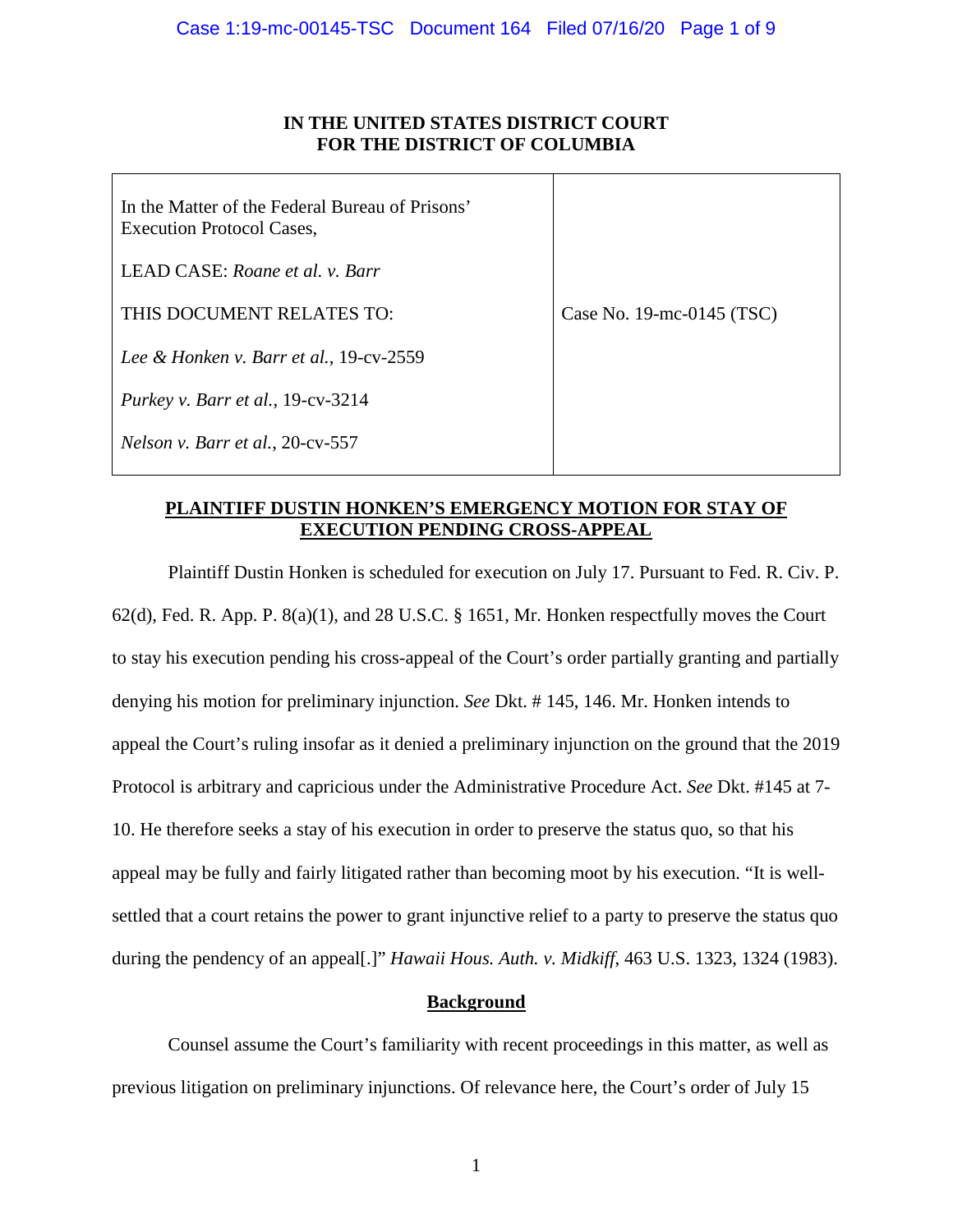#### Case 1:19-mc-00145-TSC Document 164 Filed 07/16/20 Page 2 of 9

granted a preliminary injunction on Plaintiffs Purkey, Honken, and Nelson's claim that the 2019 Protocol violates the Food, Drug, and Cosmetic Act. Dkt. #145 at 12-13. The Court also concluded that the balance of relevant factors justified preliminary injunctive relief. *Id.* at 15-18. The Court later declined the Government's request to stay the injunction – *see* Minute Order of July 15, 2020 – and the court of appeals also denied the Government's motion to stay or vacate it. *See In re Federal Bureau of Prisons' Execution Protocol Cases*, No. 20-5206 (D.C. Cir. July 15, 2020). Several hours later, however, the Supreme Court vacated the preliminary injunction on the Government's application. *See Barr v. Purkey*, --- S. Ct. ---, No. 20A10 (U.S. July 16, 2020).

Although Plaintiffs argued the arbitrary-and-capricious claim as an alternative basis for affirming the Court's injunctive relief on the FDCA claim, the arbitrary-and-capricious claim has not been resolved other than by this Court. Specifically, neither the D.C. Circuit nor the Supreme Court addressed the arbitrary-and-capricious claim in yesterday's rulings. That result is unsurprising, and the claim remains viable on Mr. Honken's cross-appeal. *See Sherley v. Sebelius*, 644 F.3d 388, 397-98 (D.C. Cir. 2011) (declining to "uphold[] a preliminary injunction based on a legal theory not embraced by the district court").

#### **Argument**

Stays of execution, preliminary injunctions, and stays pending appeal are governed by similar standards. The propriety of a stay depends on (1) whether the stay applicant has made a strong showing that (s)he is likely to succeed on the merits; (2) whether the applicant will be irreparably injured absent a stay; (3) whether issuance of the stay will substantially injure the other parties interested in the proceeding; and (4) where the public interest lies. *Nken v. Holder*, 556 U.S. 418, 434 (2009); *accord Hill v. McDonough*, 547 U.S. 573, 584 (2006) (likelihood of

2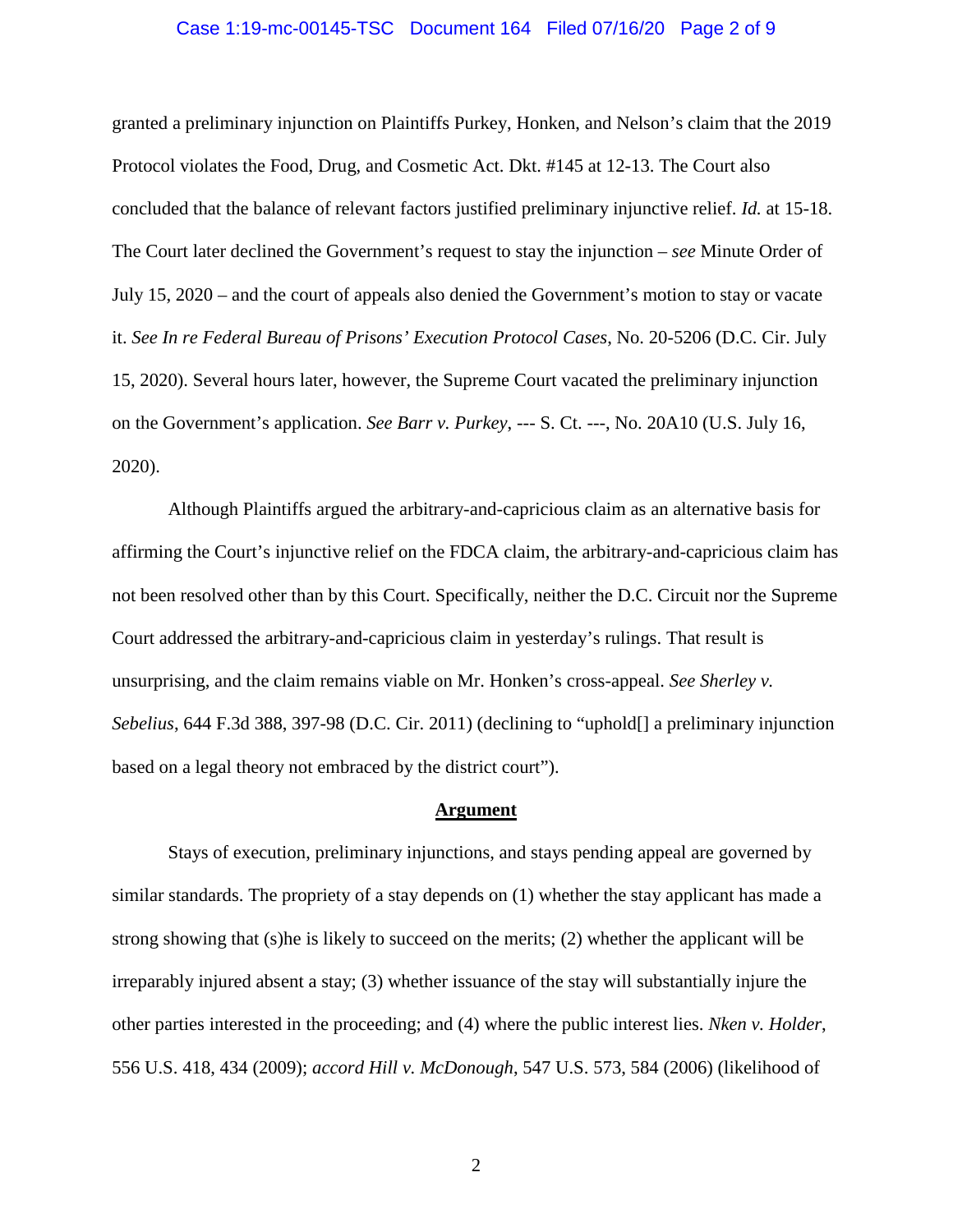#### Case 1:19-mc-00145-TSC Document 164 Filed 07/16/20 Page 3 of 9

success on the merits, relative harm to the parties, absence or presence of procedural delay). Before seeking equitable relief in the appellate court pending an appeal, a party must ordinarily move the district court for the same relief first. *See* Fed. R. App. P. 8(a)(1)(C).

Plaintiff Honken is likely to succeed on the merits of his claim that the 2019 Protocol is arbitrary and capricious. *See* Dkt. #102 at 5-20; Dkt. #118 at 2-8. With respect, Mr. Honken disagrees with the Court's ruling that the APA claim is precluded "by the Supreme Court's holding that, given Defendants' contention that pulmonary edema occurs post-mortem or after the inmate has been rendered insensate, this risk does not justify last-minute judicial intervention." Dkt. #145 at 8 (citing *Barr v. Lee*, --- S. Ct. ---, No. 20A8, 2020 WL 3964985, at \*2 (U.S. July 14, 2020)). *Lee* held only that, given the conflicting evidence about pulmonary edema, Plaintiffs had not made the showing required for a preliminary injunction on Eighth Amendment grounds. That holding has no bearing on whether Defendants were obligated to consider the risk of flash pulmonary edema when they made the decision to select pentobarbital as the execution drug. Neither, as a general matter, does the Eighth Amendment have anything to do with whether an agency has "entirely failed to consider [an] important aspect of the problem." *Dep't of Homeland Sec. v. Regents of the Univ. of Cal.*, 140 S. Ct. 1891, 1913 (2020). If the absence of a viable Eighth Amendment claim precluded such an APA inquiry, then APA review itself would be a dead letter.

The remaining factors counsel in favor of a stay, as the Court has already held. Mr. Honken would suffer irreparable harm by being "executed before [his] claims can be fully adjudicated," Dkt. 145 at 15-16, including a claim that his execution would be illegal under the APA. *See* 5 U.S.C. § 706(2) (court must "hold unlawful and set aside" agency action that is "arbitrary, capricious, [or] an abuse of discretion"). The balance of equities also favors a stay. As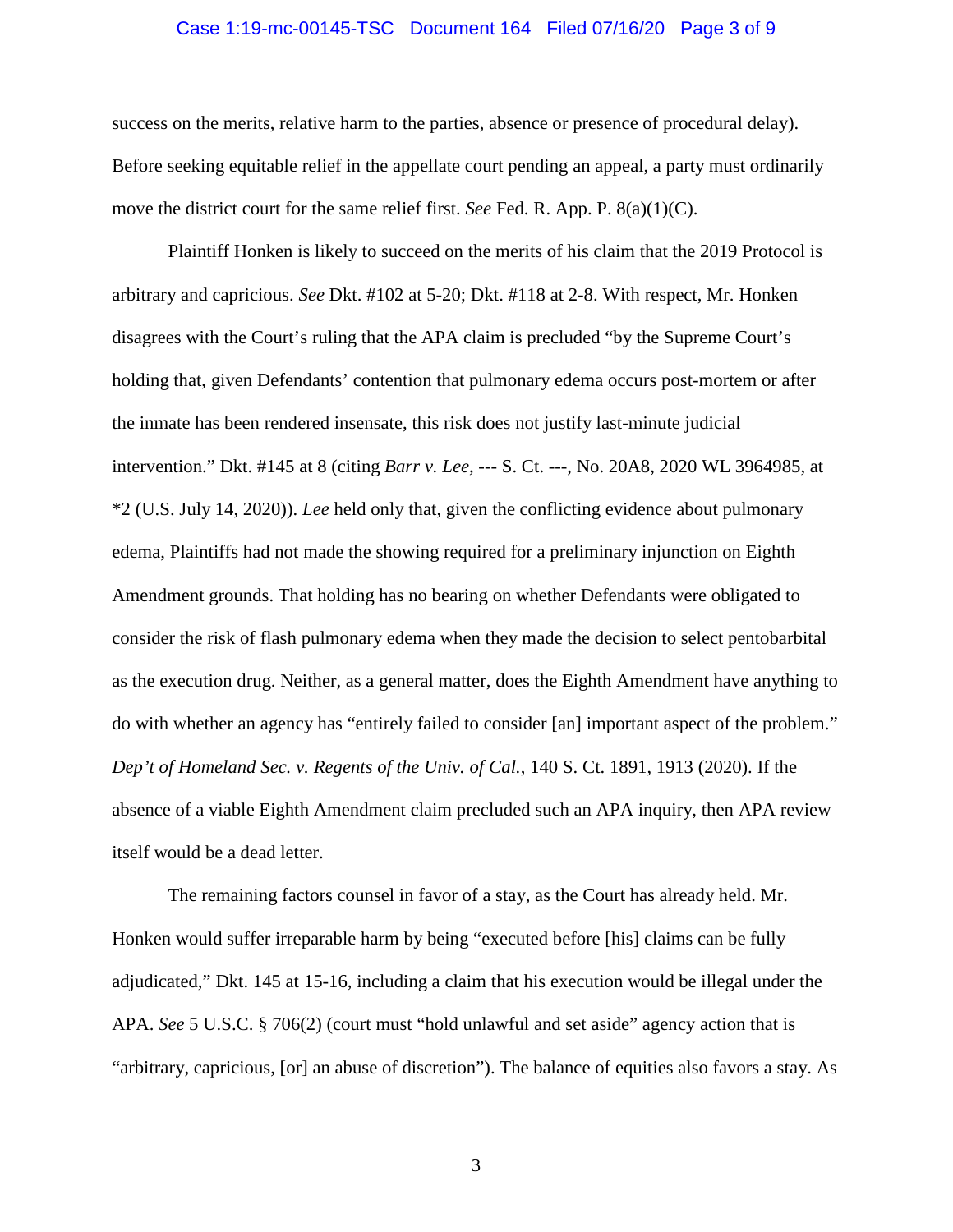### Case 1:19-mc-00145-TSC Document 164 Filed 07/16/20 Page 4 of 9

the Court has explained, (a) the last-minute nature of these proceedings and the resulting costs to the Government are largely of the Defendants' creation by scheduling execution dates as they have, (b) the Government's interest in a prompt execution is diminished by the eight years it spent developing an execution protocol, and (c) Mr. Honken has not delayed his APA claim, and indeed, he first asserted it in his intervention-complaint on Nov. 1, 2019, as well as in his initial motion for preliminary injunction four days later. Dkt. #29 at 26-34; Dkt. #145 at 16-17. Otherwise stated, "the potential harm to the government caused by a delayed execution is not substantial, and is far outweighed by the irreparable harm Plaintiffs would face absent an injunction." Dkt. #145 at 17. Finally, Mr. Honken agrees with the Court that "the public interest is not served by executing individuals before they have had the opportunity to avail themselves of the legal process to challenge the legality of their executions." *Id.* at 17.

#### **Conclusion**

For the foregoing reasons, Plaintiff Dustin Honken respectfully moves that the Court stay his scheduled execution pending his cross-appeal of the Court's orders of July 15, 2016 (Dkt. #145, 146).

DATED: July 16, 2020 /s/ Shawn Nolan

Shawn Nolan, Chief, Capital Habeas Unit Timothy Kane, Assistant Federal Defender Federal Community Defender Office for the Eastern District of Pennsylvania 601 Walnut Street, Suite 545 West Philadelphia, PA 19106 Telephone – 215-928-0520 timothy kane@fd.org shawn\_nolan@fd.org

*Counsel for Plaintiff Dustin Lee Honken*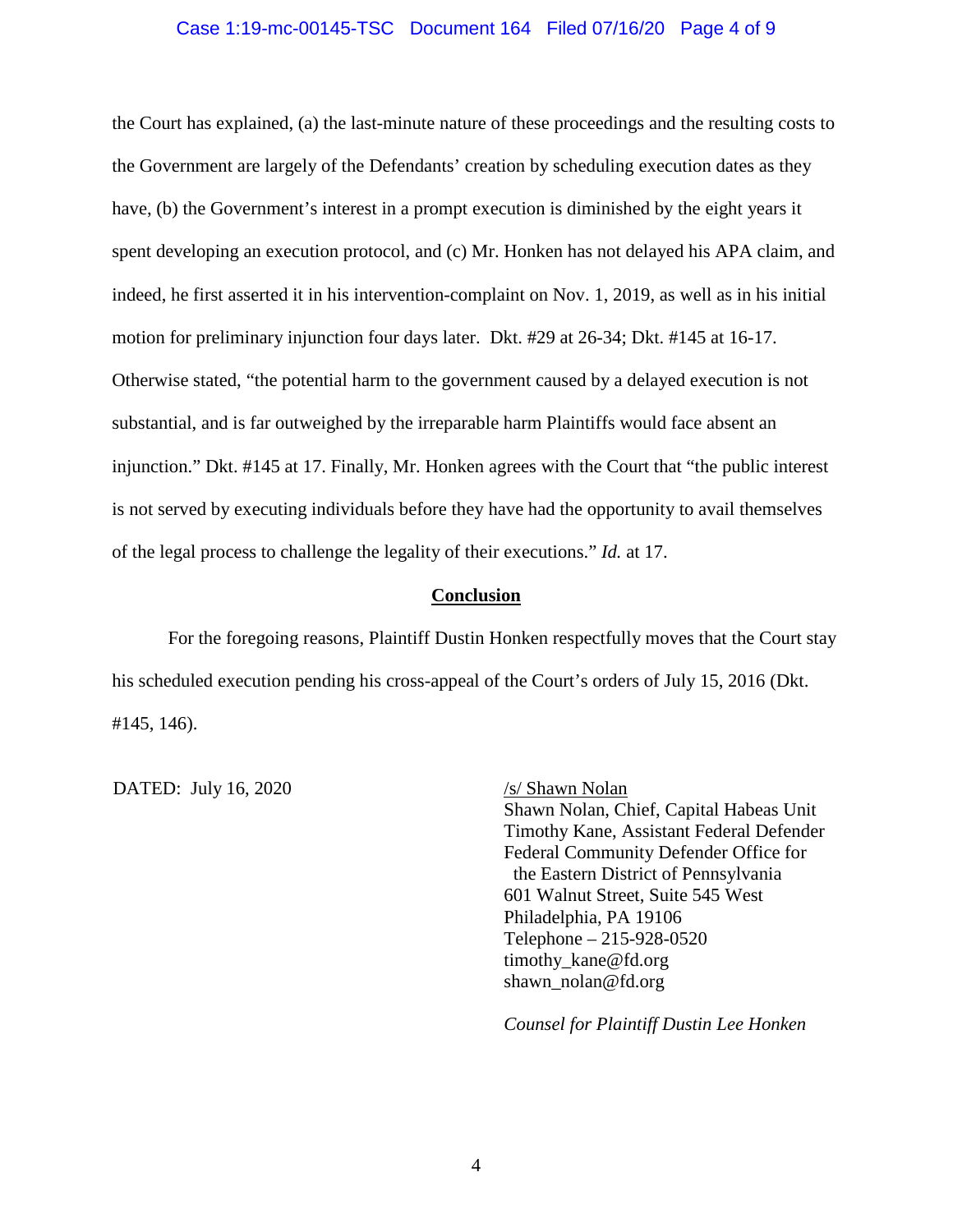## **CERTIFICATE OF SERVICE**

I hereby certify that on July 16, 2020, I caused a true and correct copy of foregoing to be

served on all counsel of record via the Court's CM/ECF system. Pursuant to this Court's August

20, 2019 Order, below is a list of all counsel of record. The names marked with an asterisk (\*)

have no email provided on the docket or are no longer with the identified firms.

Alan Burch U.S. Attorney's Office for the District of Columbia (202) 252-2550 Email: alan.burch@usdoj.gov

Peter S. Smith United States Attorney's Office Appellate Division (202) 252-6769 Email: peter.smith@usdoj.gov

Ethan P. Davis Civil Division, U.S. Department of Justice (202) 514-7830 Email: Ethan.P.Davis@usdoj.gov

Robert J. Erickson US Department of Justice (202) 514-2841 Email: Robert.erickson@usdoj.gov

Joshua Christopher Toll KING & SPALDING LLP (202) 737-8616 Email: [jtoll@kslaw.com](mailto:jtoll@kslaw.com)

Charles Anthony Zdebski ECKERT SEAMANS CHERIN & MELLOTT, LLC (202) 659-6605 Email: [czdebski@eckertseamans.com](mailto:czdebski@eckertseamans.com) Paul R. Perkins Civil Division, Department of Justice (202) 514-5090 Email: Paul.R.Perkins@usdoj.gov

Jonathan Kossak Civil Division, Department of Justice (202) 305-0612 Email: Jonathan.kossak@usdoj.gov

Denise M. Clark U.S. Attorney's Office for the District of Columbia (202) 252-6605 Email: Denise.Clark@usdoj.gov

Jean Lin Civil Division, Department of Justice (202) 514-3716 Jean.lin@usdoj.gov

Cristen Cori Handley Civil Division, Department of Justice (202) 305-2677 Cristen.Handley@usdoj.gov

Paul F. Enzinna ELLERMAN ENZINNA PLLC (202) 753-5553 Email: [penzinna@ellermanenzinna.com](mailto:penzinna@ellermanenzinna.com)

Brandon David Almond TROUTMAN SANDERS LLP (202) 274-2864 Email: [brandon.almond@troutmansanders.com](mailto:brandon.almond@troutmansanders.com)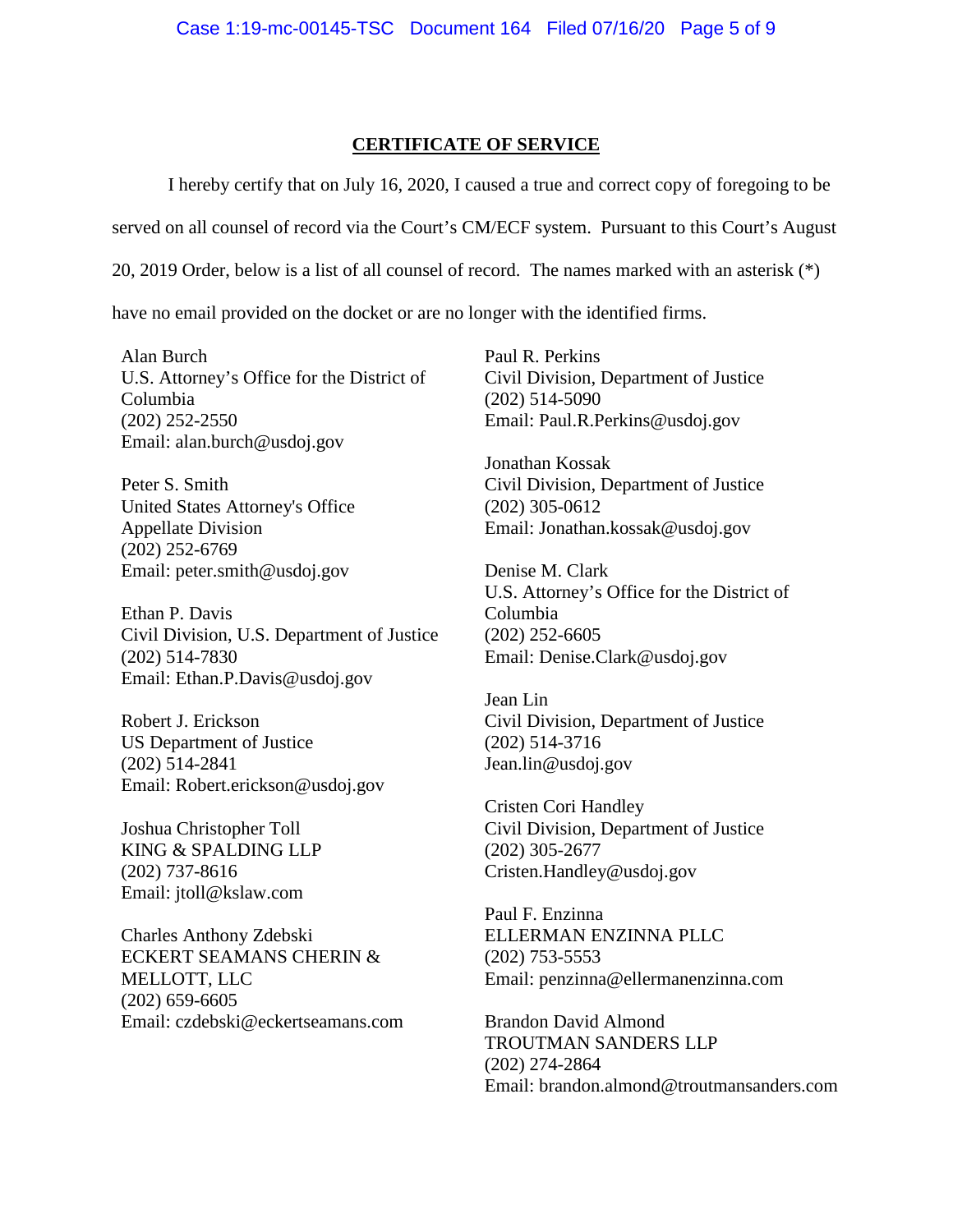Gerald Wesley King, Jr. FEDERAL DEFENDER PROGRAM, INC. (404) 688-7530 Email: [gerald\\_king@fd.org](mailto:gerald_king@fd.org) Charles Fredrick Walker SKADDEN, ARPS, SLATE, MEAGHER & FLOM LLP (202) 371-7000 Email: [Charles.Walker@skadden.com](mailto:Charles.Walker@skadden.com)

Celeste Bacchi OFFICE OF THE PUBLIC DEFENDER Capital Habeas Unit (213) 894-1887 Email: [celeste\\_bacchi@fd.org](mailto:celeste_bacchi@fd.org)

Jonathan Charles Aminoff FEDERAL PUBLIC DEFENDER, CENTRAL DISTRICT OF CALIFORNIA (213) 894-5374 Email: [jonathan\\_aminoff@fd.org](mailto:jonathan_aminoff@fd.org)

Billy H. Nolas FEDERAL COMMUNITY DEFENDER OFFICE FOR THE EDPA (215) 928-0520 Email: [Billy\\_Nolas@fd.org](mailto:Billy_Nolas@fd.org)

\*Jeanne Vosberg Sourgens VINSON & ELKINS LLP (202) 639-6633

William E. Lawler, III VINSON & ELKINS LLP (202) 639-6676 Email: [wlawler@velaw.com](mailto:wlawler@velaw.com)

Evan D. Miller VINSON & ELKINS LLP (202) 639-6605 Email: [EMiller@velaw.com](mailto:EMiller@velaw.com)

Margaret O'Donnell (502) 320-1837 Email: [mod@dcr.net](mailto:mod@dcr.net) Donald P. Salzman SKADDEN, ARPS, SLATE, MEAGHER & FLOM LLP (202) 371-7983 Email: [Donald.salzman@skadden.com](mailto:Donald.salzman@skadden.com)

Steven M. Albertson SKADDEN, ARPS, SLATE, MEAGHER & FLOM LLP (202) 371-7112 Email: [Steven.Albertson@skadden.com](mailto:Steven.Albertson@skadden.com)

Craig Anthony Harbaugh FEDERAL PUBLIC DEFENDER, CENTRAL DISTRICT OF CALIFORNIA (213) 894-7865 Email: [craig\\_harbaugh@fd.org](mailto:craig_harbaugh@fd.org)

Alexander Louis Kursman OFFICE OF THE FEDERAL COMMUNITY DEFENDER/EDPA (215) 928-0520 Email: [Alex\\_Kursman@fd.org](mailto:Alex_Kursman@fd.org)

Kathryn B. Codd VINSON & ELKINS LLP (202) 639-6536 Email: [kcodd@velaw.com](mailto:kcodd@velaw.com)

Robert E. Waters VINSON & ELKINS, L.L.P.(202) 737-0500 Email: [rwaters@velaw.com](mailto:rwaters@velaw.com)

Yousri H. Omar VINSON & ELKINS LLP (202) 639-6500 Email: [yomar@velaw.com](mailto:yomar@velaw.com)

\*William E. Hoffman, Jr. KING & SPALDING LLP (404) 572-3383

Mark Joseph Hulkower STEPTOE & JOHNSON LLP (202) 429-6221 Email: [mhulkower@steptoe.com](mailto:mhulkower@steptoe.com)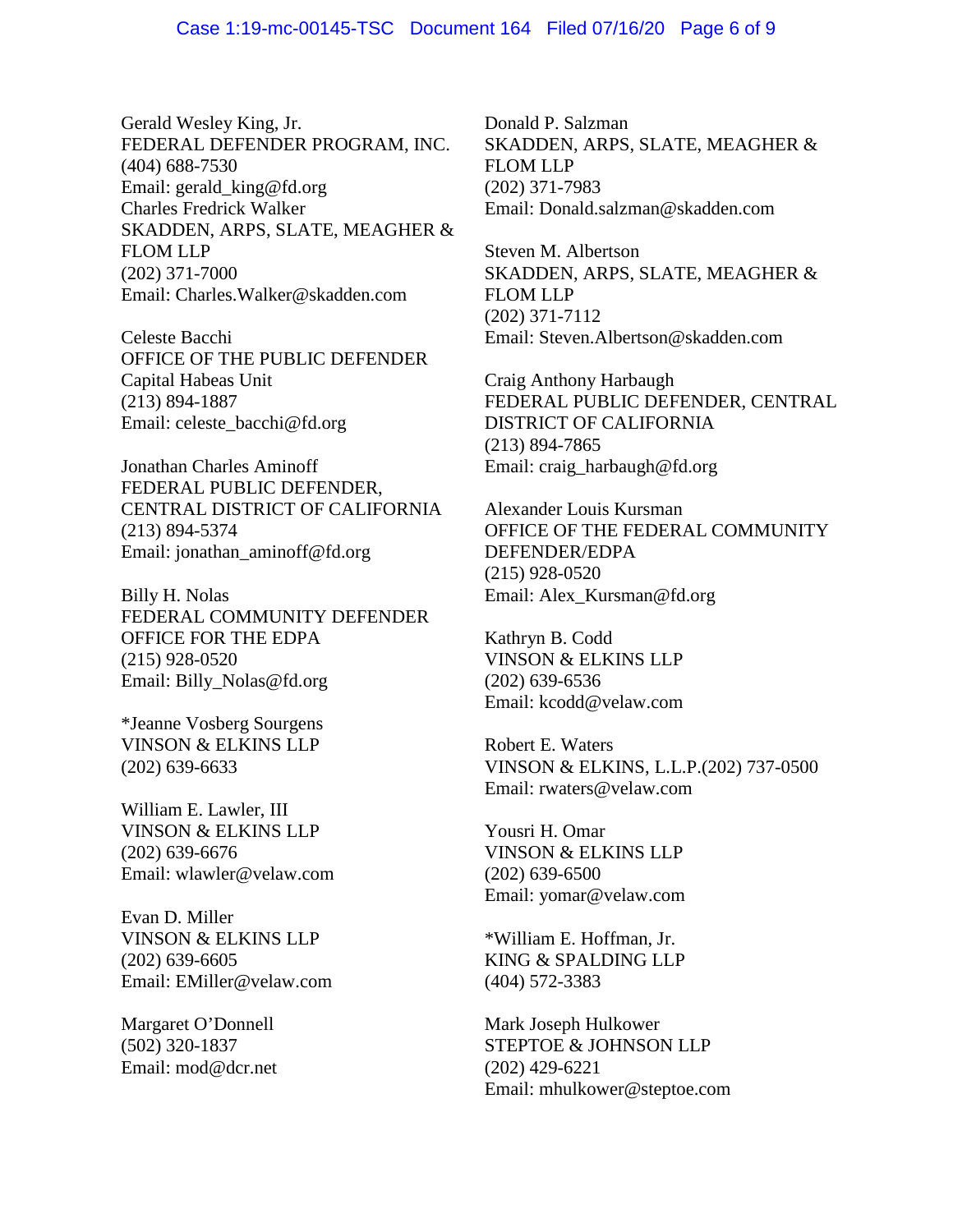Abigail Bortnick KING & SPALDING LLP (202) 626-5502 Email: [abortnick@kslaw.com](mailto:abortnick@kslaw.com)

Matthew John Herrington STEPTOE & JOHNSON LLP (202) 429-8164 Email: [mherrington@steptoe.com](mailto:mherrington@steptoe.com)

Amy J. Lentz STEPTOE & JOHNSON LLP (202) 429-1320 Email: [Alentz@steptoe.com](mailto:Alentz@steptoe.com)

Gary E. Proctor LAW OFFICES OF GARY E. PROCTOR, LLC (410) 444-1500 Email: [garyeproctor@gmail.com](mailto:garyeproctor@gmail.com)

Scott Wilson Braden FEDERAL PUBLIC DEFENDER, EASTERN DISTRICT OF ARKANSAS (501) 324-6144 Email: [Scott\\_Braden@fd.org](mailto:Scott_Braden@fd.org)

Amy Gershenfeld Donnella FEDERAL COMMUNITY DEFENDER OFFICE FOR THE EDPA (215) 928-0520 Email: [amy\\_donnella@fd.org](mailto:amy_donnella@fd.org)

David Victorson (202) 637-5600 HOGAN LOVELLS US LLP Email: [David.Victorson@hoganlovells.com](mailto:David.Victorson@hoganlovells.com)

John D. Beck HOGAN LOVELLS US LLP (212) 918-3000 Email: [john.beck@hoganlovells.com](mailto:john.beck@hoganlovells.com)

Amelia J. Schmidt KAISER DILLON, PLLC (202) 869-1301

Robert A. Ayers STEPTOE & JOHNSON LLP (202) 429-6401 Email: [rayers@steptoe.com](mailto:rayers@steptoe.com)

Robert L. McGlasson MCGLASSON & ASSOCIATES, PC (404) 314-7664 Email: [rlmcglasson@comcast.net](mailto:rlmcglasson@comcast.net)

Sean D. O'Brien PUBLIC INTEREST LITIGATION CLINIC (816) 363-2795 Email: [dplc@dplclinic.com](mailto:dplc@dplclinic.com)

Shawn Nolan FEDERAL COMMUNITY DEFENDER OFFICE, EDPA (215) 928-0520 Email: [shawn.nolan@fd.org](mailto:shawn.nolan@fd.org)

Joseph William Luby FEDERAL PUBLIC DEFENDER/EDPA (215) 928-0520 Email: [joseph\\_luby@fd.org](mailto:joseph_luby@fd.org)

Pieter Van Tol HOGAN LOVELLS US LLP (212) 918-3000 Email: [Pieter.Vantol@hoganlovells.com](mailto:Pieter.Vantol@hoganlovells.com)

Jonathan Jeffress KAISER DILLON, PLLC (202) 640-2850 Email: [Jjeffress@kaiserdillon.com](mailto:Jjeffress@kaiserdillon.com)

Andrew Moshos MORRIS NICHOLS ARSHT & TUNNELL LLP (302) 351-9197 Email: [Amoshos@mnat.com](mailto:Amoshos@mnat.com)

Alan E. Schoenfeld WILMER CUTLER PICKERING HALE & DORR LLP (212) 937-7294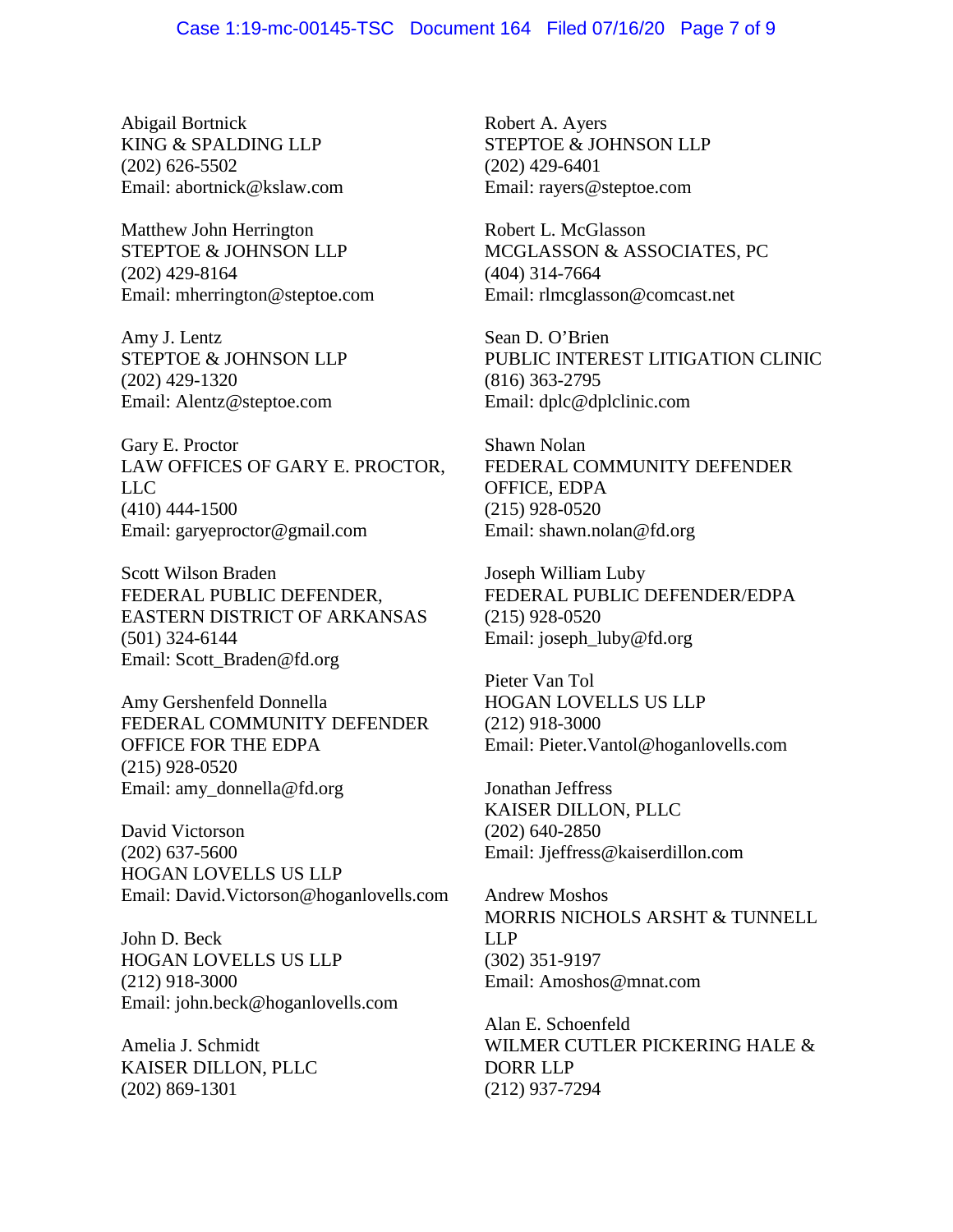### Case 1:19-mc-00145-TSC Document 164 Filed 07/16/20 Page 8 of 9

Email: [Aschmidt@kaiserdillon.com](mailto:Aschmidt@kaiserdillon.com)

Norman Anderson KAISER DILLON PLLC (202) 640-2850 Email: nanderson@kaiserdillon.com

Jennifer Ying MORRIS NICHOLS ARSHT & TUNNELL LLP (302) 658-9300 Email: [Jying@mnat.com](mailto:Jying@mnat.com)

Andres C. Salinas WILMER CUTLER PICKERING HALE & DORR LLP (202) 663-6289 Email: Andres.Salinas@wilmerhale.com

\*Ryan M. Chabot WILMER CUTLER PICKERING HALE & DORR LLP (212) 295-6513 Email: Ryan.Chabot@wilmerhale.com

Dale Andrew Baich OFFICE OF THE FEDERAL PUBLIC DEFENDER (602) 382-2816 Email: Dale\_Baich@fd.org

Harry P. Cohen CROWELL & MORING LLP (212) 223-4000 Email: hcohen@crowell.com

Michael K. Robles CROWELL & MORING LLP (212) 223-4000 Email: mrobles@crowell.com

James Stronski CROWELL & MORING LLP (212) 223-4000 Email: jstronski@crowell.com Email: [Alan.Schoenfeld@wilmerhale.com](mailto:Alan.Schoenfeld@wilmerhale.com)

Kathryn Louise Clune CROWELL & MORING LLP (202) 624-5116 Email: kclune@crowell.com

Jennifer M. Moreno OFFICE OF THE PUBLIC FEDERAL DEFENDER, DISTRICT OF ARIZONA (602) 382-2718 Email: Jennifer\_moreno@fd.org

Ginger Dawn Anders MUNGER, TOLLES & OLSON LLP (202) 220-1107 Email: Ginger.anders@mto.com

\*Jonathan S. Meltzer MUNGER, TOLLES & OLSON LLP (202) 220-1100

\*Brendan Gants MUNGER, TOLLES & OLSON LLP (202) 220-1100

\*Timothy Kane FEDERAL COMMUNITY DEFENDER OFFICE, EDPA (215) 925-0520

Jeffrey Lyn Ertel FEDERAL DEFENDER PROGRAM, INC. (303) 688-7530 Email: Jeff\_Ertel@fd.org

Stephen Northup TROUTMAN SANDERS LLP (804) 697-1240 Email: steve.northup@troutmansanders.com

Danielle Desaulniers Stempel HOGAN LOVELLS US LLP (202) 804-7798 Email: danielle.stempel@hoganlovells.com